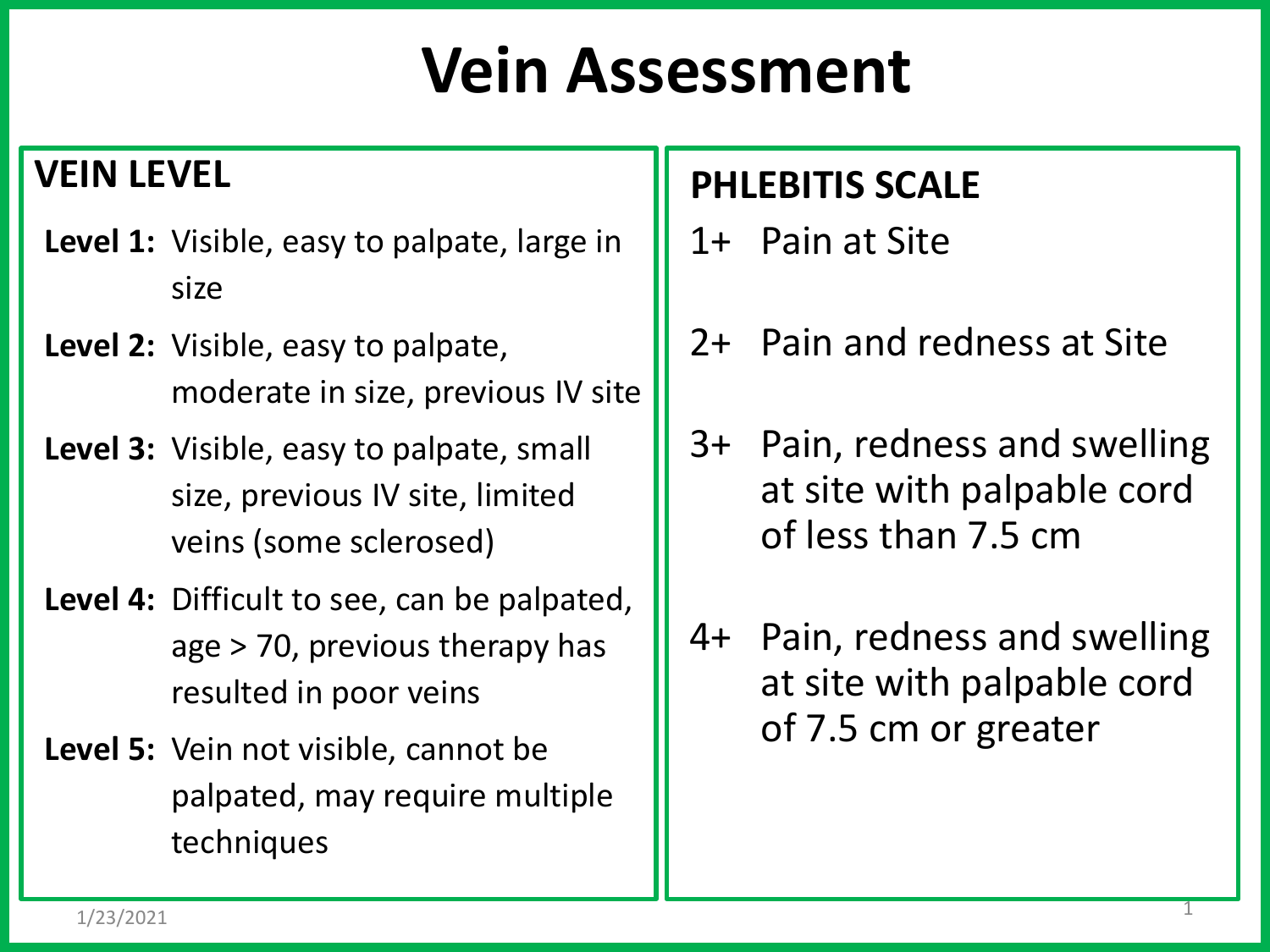## **Infiltration Scale \*DAR if >0**

**0** No symptoms

#### **1 Skin blanched**

Edema < 2.5 cm in any direction Cool to touch With or without pain

### **2 Skin blanched**

Edema  $2.5 - 15$  cm in any direction Cool to touch With or without pain

### **3 Skin blanched, translucent**

Gross Edema > 15 cm in any direction Cool to touch Mild – moderate pain Possible numbness

### **4** S**kin blanched, translucent**

Skin tight, leaking Skin discolored, bruised, swollen, gross edema > 15 cm in any direction Deep pitting tissue edema Circulatory impariment Moderate – severe pain Infiltration of any amount of blood product, irritant, vesicant

Lewis et al. 2017. Journal of ICM. Adapted from Society of Infusion Nursing